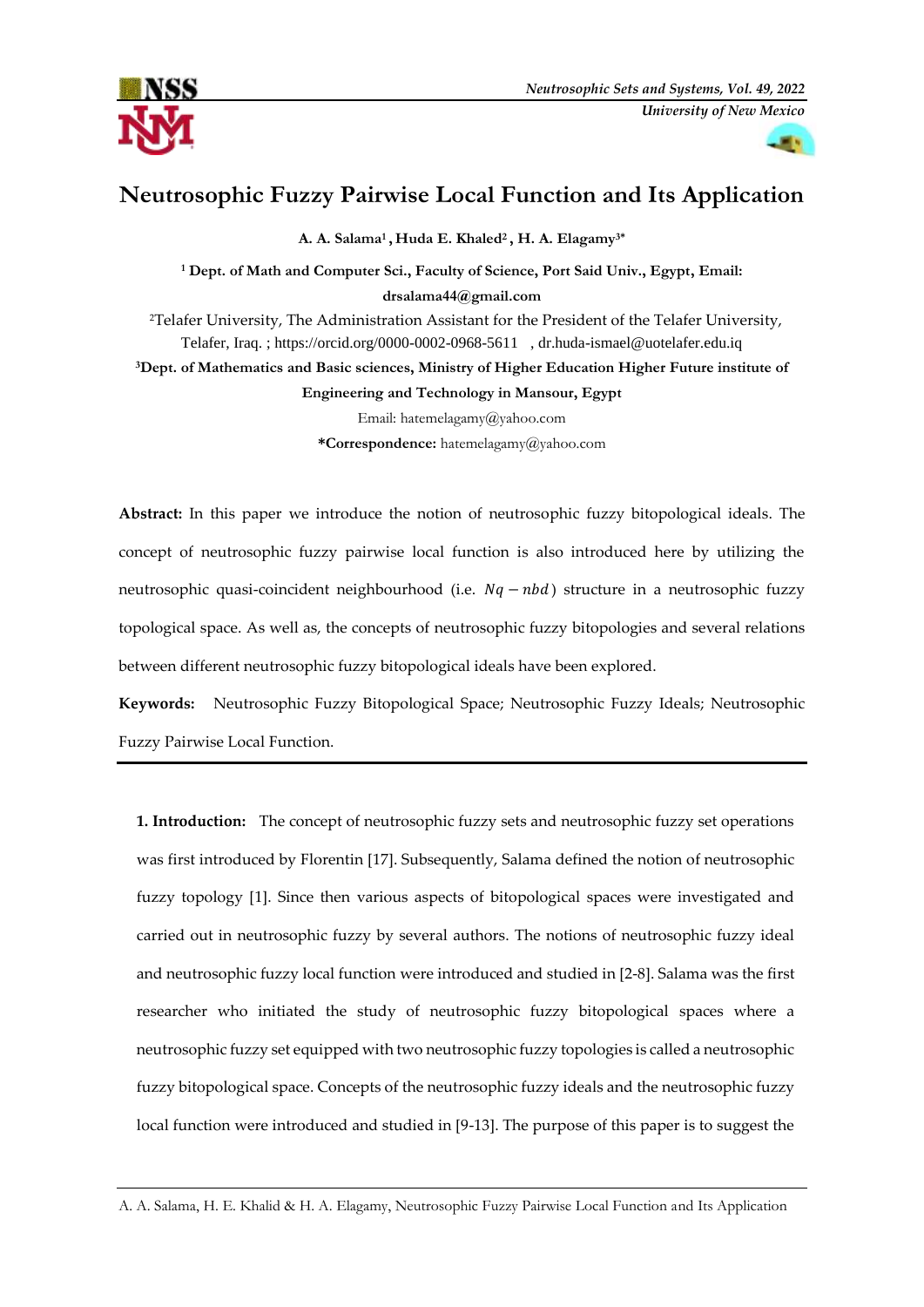neutrosophic fuzzy ideals in neutrosophic fuzzy bitopological spaces. The concept of neutrosophic fuzzy pairwise local function is also introduced here by utilizing the Nqneighborhood structure [20], for more details of these concepts and other concepts, the readers can return to [14-19, 20,21].

## **2. Preliminaries**

Throughout this paper, by  $(X, \tau_1, \tau_2)$  we mean a neutrosophic fuzzy bitopological space (*nf bts* in short) in the sense of Salama [6]. A neutrosophic fuzzy point in X with support  $x \in X$  and the value  $\epsilon_{\leq \epsilon_1,\epsilon_2,\epsilon_3>}$  (0  $\leq \epsilon \leq 1$ ) is denoted by  $x\epsilon = \epsilon_1, \epsilon_2, \epsilon_3 > [9]$ . A neutrosophic fuzzy point  $x\epsilon$  is said to be contained in a neutrosophic fuzzy set  $\mu = < \mu_1, \mu_2, \mu_3 > \epsilon \Gamma^X$  iff  $\epsilon \leq \mu$  and this will be denoted by xe in  $\mu$  [9]. For a neutrosophic fuzzy set  $\mu$  in a nfbts  $(X, \tau_1, \tau_2)$ ,  $\tau_i - Ncl(\mu)$ ,  $\tau_i - NInt(\mu)$ ,  $i \in$  $\{1,2\}$ , and  $\mu^c$  will respectively denote closure, interior and complement of  $\mu$  The constant neutrosophic fuzzy sets that taking the values 0 and 1 on *X* are denoted by  $0<sub>N</sub>$ ,  $1<sub>N</sub>$  respectively. A neutrosophic fuzzy set  $\mu$  in  $nfts$  is said to be neutrosophic quasi-coincident [9] with a neutrosophic fuzzy set  $\eta = \langle \eta_1, \eta_2, \eta_3 \rangle$ , denoted by  $\mu Nq \eta$ , if there exists  $x \in X$  such that  $\mu(x) + \eta(x) > 1$ . A neutrosophic fuzzy set  $v = \langle v_1, v_2, v_3 \rangle$  in a nfts  $(X, \tau)$  is called a  $Nq - nbd$  [1,9] of a neutrosophic fuzzy point  $x \varepsilon$  iff there exists a neutrosophic fuzzy open set  $\mu$  such that  $x \varepsilon Nq \mu \subseteq v$ we will denoted the set of all  $Nq - nbd$  of  $x\varepsilon$  in  $(X, \tau)$  by  $N(X, \tau)$ . A nonempty collection of neutrosophic fuzzy sets  $L$  of a set  $X$  may be called neutrosophic fuzzy ideal [16,8,13] on  $X$  iff

- (i)  $\mu$  in L and  $\eta \subseteq \mu \Rightarrow \eta$  in L (heredity),
- (ii)  $\mu$  in *L* and  $\eta$  in  $L \Rightarrow \mu \vee \eta$  in *L* (Finite additivity).

The neutrosophic fuzzy local function [8]  $\mu^* \in (L, \tau)$  of a neutrosophic fuzzy set  $\mu$  may be the union of all neutrosophic fuzzy points  $x \varepsilon$  such that if  $v$  in  $N(x \varepsilon)$  and  $\rho = \langle \rho_1, \rho_2, \rho_3 \rangle$  in L then there is at least one  $r$  in X for which  $v(r) + \mu(r) - 1 > \rho(r)$ . For a nfts  $(X, \tau)$  with neutrosophic fuzzy ideal  $L \; ncl^*(\mu) \; = \; \mu \vee \mu^*$ [8,16] for any neutrosophic fuzzy set  $\mu$  of X and  $\tau^*(L)$  be the neutrosophic fuzzy topology generated by ncl<sup>\*</sup> [16].

## **3. Neutrosophic Fuzzy Pairwise Local Functions.**

A. A. Salama, H. E. Khalid & H. A. Elagamy, Neutrosophic Fuzzy Pairwise Local Function and Its Application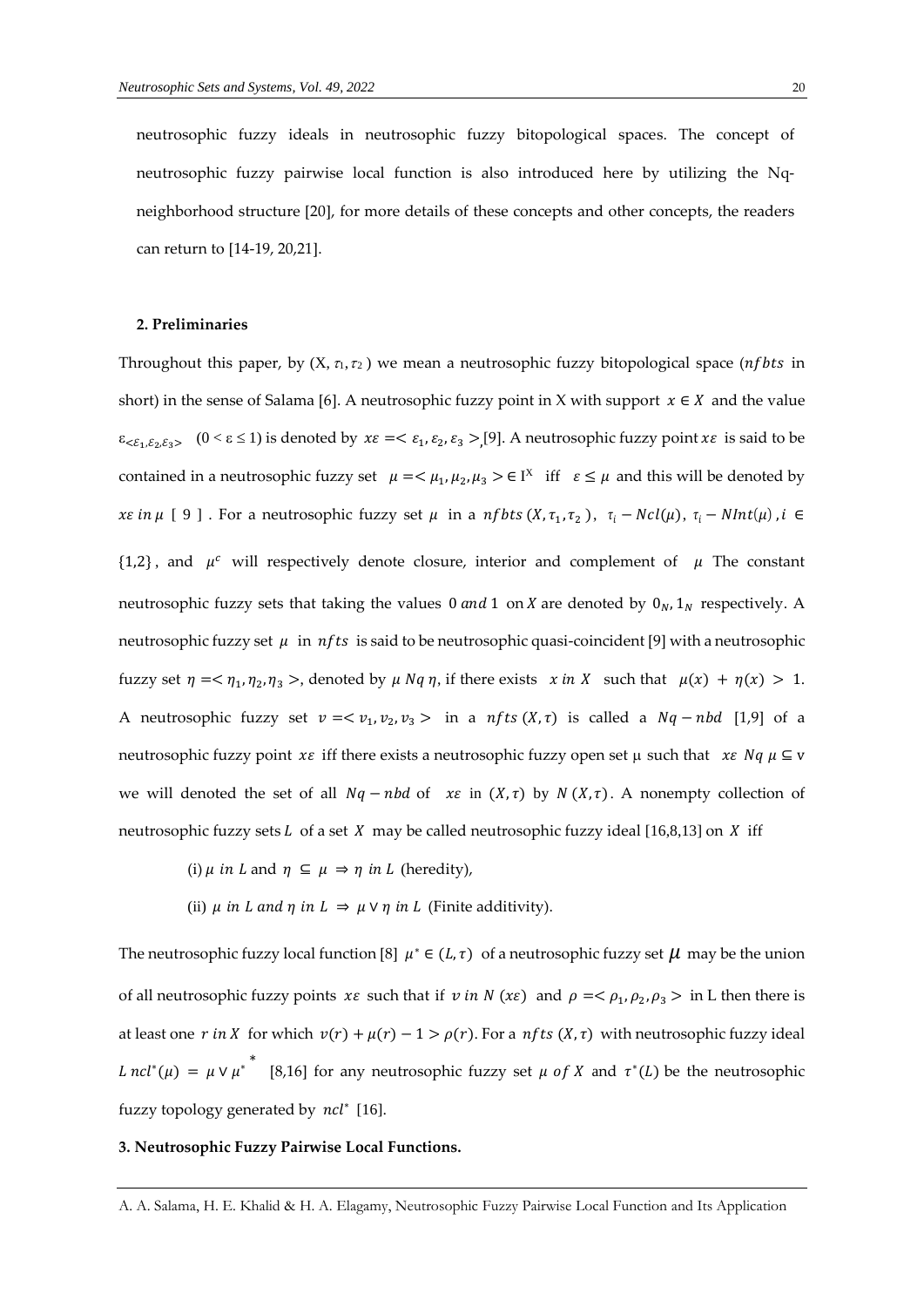**Definition 3.1.** A neutrosophic fuzzy set  $\mu = \langle \mu_1, \mu_2, \mu_3 \rangle$  in a *nfbts*  $(X, \tau_i)$ , *i* $\epsilon$ {1,2} is called neutrosophic Pairwise Quasi-coincident with a neutrosophic fuzzy set  $\eta = \langle \eta_1, \eta_2, \eta_3 \rangle$  and is denoted by  $P(\mu Nq \eta)$ , if there exists  $x \in X$  such that, either type 1 conditions satisfy,  $\mu_1(x) + \eta_1(x)$ 1,  $\mu_2(x) + \eta_2(x) > 1$ ,  $\mu_3(x) + \eta_3(x) < 1$ . Or type 2 conditions satisfied,  $\mu_1(x) + \eta_1(x) > 1$ ,  $\mu_2(x) +$  $\eta_2(x) < 1$ ,  $\mu_3(x) + \eta_3(x) < 1$ .

It is obviously that for any two neutrosophic fuzzy sets  $\mu$  and  $\eta$ , NP( $\mu$ Nq  $\eta$ ) is identical to NP(η Nq μ).

**Definition 3. 2.** A neutrosophic fuzzy set  $\mu = \langle \mu_1, \mu_2, \mu_3 \rangle$  in a *nfbts*  $(X, \tau_i)$ , *i* $\epsilon$ {1,2} is called neutrosophic pairwise quasi-neighborhood of the point  $x_{\leq \xi_1, \xi_2, \xi_3}$  if and only if there exists a neutrosophic fuzzy  $\tau_i$ -open, i $\epsilon\{1,2\}$  set  $\rho = \langle \rho_1, \rho_2, \rho_3 \rangle$  such that  $x_{\langle \mathcal{E}_1, \mathcal{E}_2, \mathcal{E}_3 \rangle}$  Nq  $\rho \subseteq \mu$ . We will denote the set of all pairwise  $Nq - nbd$  of  $x_{<\epsilon_1,\epsilon_2,\epsilon_3>}$  in  $(X, \tau_i)$ , i $\epsilon\{1,2\}$  by  $P(x_{<\epsilon_1,\epsilon_2,\epsilon_3>}$ ,  $\tau_i)$ , i $\epsilon\{1,2\}$ . **Definition 3.3.** Let  $(X, \tau_i)$ ,  $i \in \{1,2\}$  be a *nfbts* with neutrosophic fuzzy ideal L on X, and  $\mu =$  $\mu_1, \mu_2, \mu_3 > \text{in } 1_N$ . Then the neutrosophic fuzzy pairwise local function  $NP\mu^*(L, \tau_i)$ , i $\epsilon\{1,2\}$  of  $\mu =$  $\mu_1, \mu_2, \mu_3 >$  is the union of all neutrosophic fuzzy points  $x_{<\varepsilon_1, \varepsilon_2, \varepsilon_3>}$  such that for  $\rho = <\rho_1$ ,  $\rho_2, \rho_3 >$ in NPN( $x_{\leq \epsilon_1,\epsilon_2,\epsilon_3>}$ ,  $\tau_i$ ), i $\epsilon$ {1,2} and  $\lambda$  in L then there is at least one r in X for which  $\rho_1(r) + \mu_1(r) - 1$  >  $λ(r), ρ<sub>2</sub>(r) + μ<sub>2</sub>(r) - 1 > λ(r), ρ<sub>3</sub>(r) + μ<sub>3</sub>(r) - 1 < λ(r)$  or  $ρ<sub>1</sub>(r) + μ<sub>1</sub>(r) - 1 > λ(r), ρ<sub>2</sub>(r) + μ<sub>2</sub>(r) - 1$  $1 < \lambda(r)$ ,  $\rho_3(r) + \mu_3(r) - 1 < \lambda(r)$  where NPN( $x_{<\epsilon_1,\epsilon_2,\epsilon_3>}$ ,  $\tau_i$ ), i $\epsilon$ {1,2} is the set of all  $Nq - nbd$  of  $x_{\leq \varepsilon_1,\varepsilon_2,\varepsilon_3>}$ . Therefore, any  $x_{\leq \varepsilon_1,\varepsilon_2,\varepsilon_3>} \notin NP\mu^*(L,\tau_i)$ , i $\in \{1,2\}$  (for any  $x_{\leq \varepsilon_1,\varepsilon_2,\varepsilon_3>} \notin \mu$  (any neutrosophic fuzzy set) implies hereafter,  $x_{\leq \xi_1,\xi_2,\xi_3>}$  maybe not contained in the neutrosophic fuzzy set  $\mu$ , i.e.  $x <$  $\mathcal{E}_1, \mathcal{E}_2, \mathcal{E}_3 \gg NP\mu^*(x)$ ,  $\mu = \langle \mu_1, \mu_2, \mu_3 \rangle$  (x) implies there is at least one  $\rho$  in  $NPN(x_{<\varepsilon_1, \varepsilon_2, \varepsilon_3 \rangle}, \tau_i)$ such that for every r in X,  $\rho_1(r) + \mu_1(r) - 1 \leq \lambda(r)$ ,  $\rho_2(r) + \mu_2(r) - 1 \leq \lambda(r)$ ,  $\rho_3(r) + \mu_3(r) - 1 >$ λ(r), for some λ in L. We will occasionally write  $NPμ^*$ or  $NPμ^*(L)$  for  $NPμ^*(L, τ_i)$ . We define  $P^*$ neutrosophic fuzzy closure operator, denoted by Npcl<sup>\*</sup> for fuzzy bitopology  $\tau^*_{i}(L)$ finer than  $\tau_i$  as follows: Npcl<sup>\*</sup>(µ) =  $\mu$  V NP $\mu^*$  for every fuzzy set  $\mu = < \mu_1, \mu_2, \mu_3 >$  on X. When there is no ambiguity, we will simply write the symbols  $N P \mu^*$ and  $\tau^*_{i}$  for  $N P \mu^*(L, \tau_i)$ and  $\tau^{i^*}(L)$ , respectively.

**Definition 3.4.** Let  $(X, \tau_i)$ , i $\epsilon\{1,2\}$  be a *nfbts* with neutrosophic fuzzy ideal L on X, a neutrtosophic fuzzy pairwise local function  $NP\mu^*(L, \tau_1 \vee \tau_2)$ , i $\epsilon\{1,2\}$  of  $\mu = \langle \mu_1, \mu_2, \mu_3 \rangle$  in  $1_N$  is the union of all

A. A. Salama, H. E. Khalid & H. A. Elagamy, Neutrosophic Fuzzy Pairwise Local Function and Its Application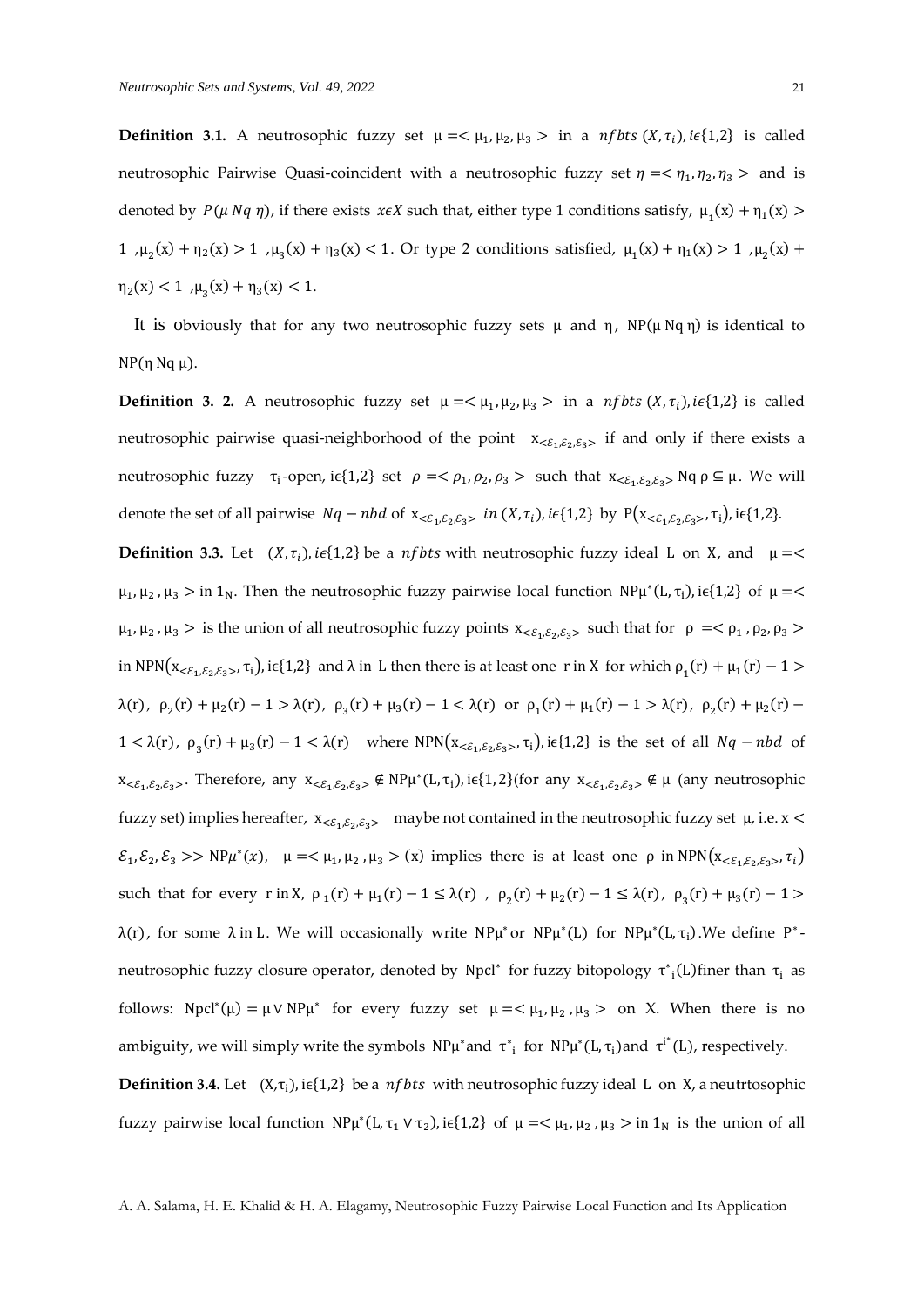neutrosophic fuzzy points  $x_{\leq \xi_1,\xi_2,\xi_3>}$  such that for  $\rho = \langle \rho_1, \rho_2, \rho_3 \rangle$  in NPN $(x_{\leq \xi_1,\xi_2,\xi_3>}$ ,  $\tau_i)$  and  $\lambda$  in L. Then there is at least one r in X may be for two types which:

type1,  $\rho_1(r) + \mu_1(r) - 1 > \lambda(r)$ ,  $\rho_2(r) + \mu_2(r) - 1 > \lambda(r)$ ,  $\rho_3(r) + \mu_3(r) - 1 < \lambda(r)$ , type 2,  $\rho_1(r) + \mu_1(r) - 1 < \lambda(r), \rho_2(r) + \mu_2(r) - 1 < \lambda(r), \rho_3(r) + \mu_3(r) - 1 > \lambda(r)$ where NPN( $x_{\leq \epsilon_1,\epsilon_2,\epsilon_3}$ ,  $\tau_i$ ) is the set of all Nq – nbd of  $x_{\leq \epsilon_1,\epsilon_2,\epsilon_3}$  in  $\tau_1 \vee \tau_2$  (where  $\tau_1 \vee \tau_2$  is the neutrosophic fuzzy topology generated by  $\tau_1, \tau_2$  .

#### **Example 3.1.** One may easily noticed

i- Consider  $L = \{0_N\}$ , then  $NP\mu^*(L, \tau_i) = \tau_i - Ncl(\mu = \langle \mu_1, \mu_2, \mu_3 \rangle)$ , for any  $\mu = \langle \mu_1, \mu_2, \mu_3 \rangle \in$  $1_{N}$ , i{1,2}.

ii- Consider  $L = \{1_N\}$ , then  $NP\mu^*(L, \tau_i) = 0_N$ , for any  $\mu = \langle \mu_1, \mu_2, \mu_3 \rangle \in 1_N$ , i{1,2}.

**Note 3.1.** In a *nf bts*  $(X, \tau_i)$ , i $\epsilon$ {1,2} with neutrosophic fuzzy ideal L on X, we will denote by  $σ - Ncl(μ = < μ<sub>1</sub>, μ<sub>2</sub>, μ<sub>3</sub> >)$  for the neutrosophic closure, and  $σ - Nint(μ)$  for the neutrosophic interior of a neutrosophic fuzzy subset  $\mu = <\mu_1, \mu_2$ ,  $\mu_3 >$  in  $1_N$  with respect to the neutrosophic fuzzy topology  $\sigma = \tau_1 \vee \tau_2$ .

The following theorems give some general properties of neutrosophic fuzzy pairwise-local function.

**Theorem 3.1.** Let  $(X,\tau_i)$ , i $\epsilon\{1,2\}$  be a *nf bts* with neutrosophic fuzzy ideal L on  $X,\mu=<\mu_1,\mu_2,\mu_3>$ ,  $\eta = \langle \eta_1, \eta_2, \eta_3 \rangle$  in  $1_N$ . Then we have:

$$
i-NP\mu^*(L,\sigma)\subseteq NP\mu^*(L,\tau_i); i\in\{1,2\}.
$$

ii- If  $\mu = \langle \mu_1, \mu_2, \mu_3 \rangle \subseteq \eta = \langle \eta_1, \eta_2, \eta_3 \rangle$  then  $NP\mu^*(L, \sigma) \subseteq NP\eta^*(L, \tau_1)$ ; i $\in \{1, 2\}$ .

iii-  $NP\mu^*(L, \sigma) \subseteq \sigma - Ncl(\mu) \subseteq \tau_i - Ncl(\mu).$ 

iv-  $NP\mu^{**}(L, \sigma) \subseteq NP\mu^{*}(L, \tau_{i}); i \in \{1, 2\}.$ 

### **Proof**

i- Let  $x_{<\epsilon_1,\epsilon_2,\epsilon_3>} \notin NP\mu^*(L,\tau_i)$  i.e. $\varepsilon = \langle \xi_1, \xi_2, \xi_3 \rangle$  NP $\mu^*(x)$ so  $x_{<\epsilon_1,\epsilon_2,\epsilon_3>}$  is not contained in NP $\mu^*$ , this implies there is at least one  $\rho = \langle \rho_1, \rho_2, \rho_3 \rangle \in \text{NPN}(x_{<\epsilon_1, \epsilon_2, \epsilon_3, \delta})$  in  $\tau_i$  such that for every r in X, type 1,  $\rho_1(r) + \mu_1(r) - 1 \le \lambda(r)$ ,  $\rho_2(r) + \mu_2(r) - 1 \le \lambda(r)$ ,  $\rho_3(r) + \mu_3(r) - 1 > \lambda(r)$ , type 2,  $\rho_1(r) + \mu_1(r) - 1 \le \lambda(r)$ ,  $\rho_2(r) + \mu_2(r) - 1 > \lambda(r)$ ,  $\rho_3(r) + \mu_3(r) - 1 > \lambda(r)$ ,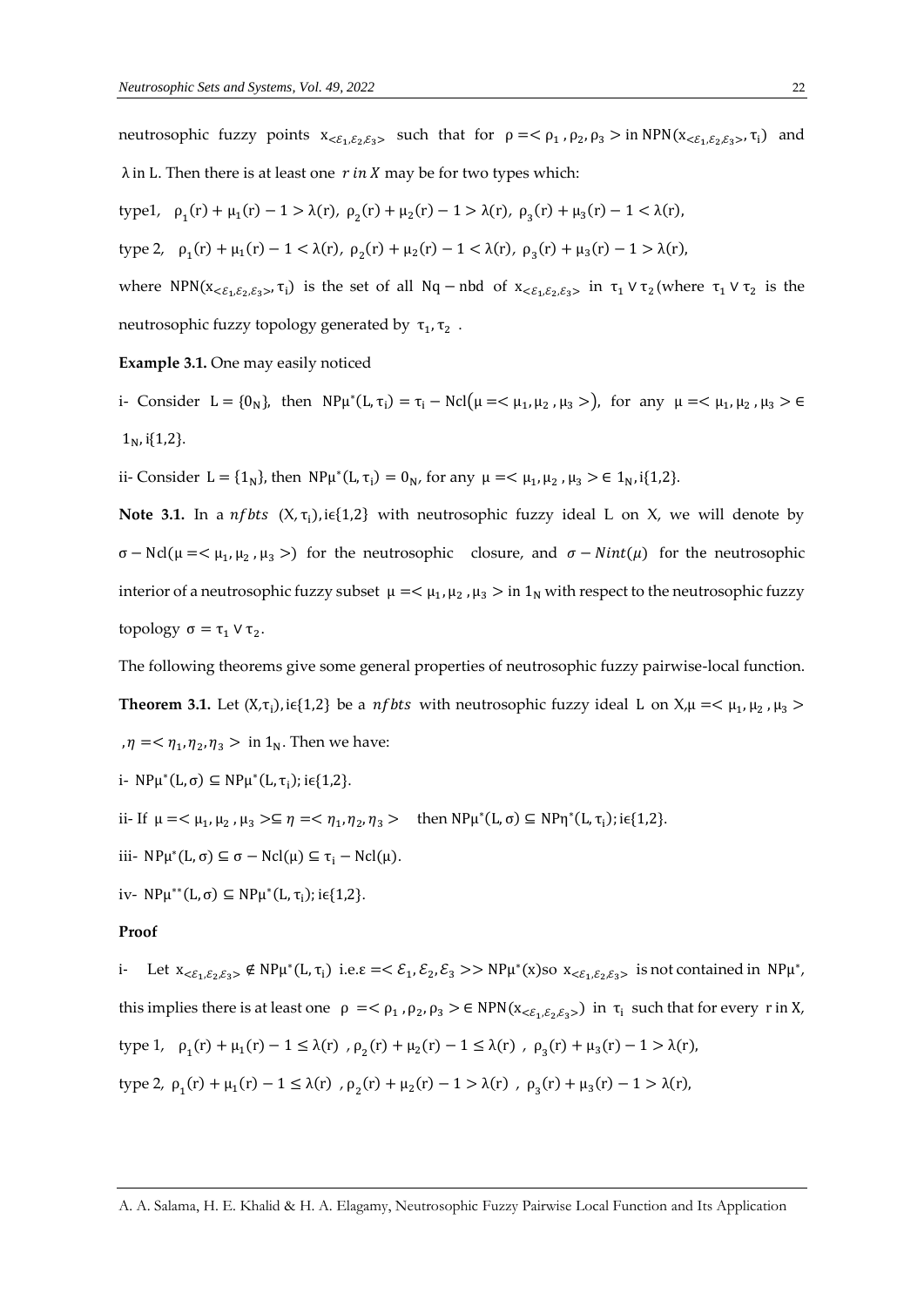for some  $\lambda$  in L. Hence  $\rho$  in NPN( $x_{\leq \epsilon_1,\epsilon_2,\epsilon_3}$ ,  $\sigma$ ) and so  $x_{\leq \epsilon_1,\epsilon_2,\epsilon_3} \notin NP\mu^*(L,\sigma)$ . Therefore  $NP\mu^*(L, \sigma) \subseteq NP\mu^*(L, \tau_i); i \in \{1, 2\}.$ 

ii- Let  $x_{<\epsilon_1,\epsilon_2,\epsilon_3>} \in NPT^*(L,\tau_1)$ ; i $\epsilon\{1,2\}$ , . This implies there is at least one  $Nq - nbd \rho \implies \rho_1$ ,  $\rho_2, \rho_3$ in NPN( $x_{\leq \epsilon_1,\epsilon_2,\epsilon_3}$ ,  $\tau_i$ ) such that every r $\epsilon X$ ,  $\rho_1(r) + \eta_1(r) - 1 > \lambda(r)$ ,  $\rho_2(r) + \eta_2(r) - 1 > \lambda(r)$ ,  $\rho_3(r) +$  $\eta_3(r) - 1 < \lambda(r)$ , or  $\rho_1(r) + \eta_1(r) - 1 > \lambda(r)$ ,  $\rho_2(r) + \eta_2(r) - 1 < \lambda(r)$ ,  $\rho_3(r) + \eta_3(r) - 1 < \lambda(r)$ ,  $\lambda$  in L. Hence  $\rho = <\rho_1$ ,  $\rho_2$ ,  $\rho_3$  > in NPN( $x_{<\varepsilon_1,\varepsilon_2,\varepsilon_3}$ , σ). Since  $\mu = <\mu_1$ ,  $\mu_2$ ,  $\mu_3$  >  $\subseteq$   $\eta = <\eta_1$ ,  $\eta_2$ ,  $\eta_3$  >, by the heredity property  $\rho_1(r) + \mu_1(r) - 1 > \lambda(r)$ ,  $\rho_2(r) + \mu_2(r) - 1 > \lambda(r)$ ,  $\rho_3(r) + \mu_3(r) - 1 <$ λ(r) or  $\rho_1(r) + \mu_1(r) - 1 > λ(r)$ ,  $\rho_2(r) + \mu_2(r) - 1 < λ(r)$ ,  $\rho_3(r) + \mu_3(r) - 1 < λ(r)$ . Therefore  $x_{\leq \varepsilon_1,\varepsilon_2,\varepsilon_3>} \in NP\mu^*(L,\sigma).$ 

iii- ,(iv)Obvious .

**Theorem 3.2.** Let  $(X,\tau_i)$ , i $\epsilon\{1,2\}$  be a *nf bts* with neutrosophic fuzzy ideal *L* on *X*,  $\mu = \langle \mu_1, \mu_2, \mu_3 \rangle$ ,  $\eta = \langle \eta_1, \eta_2, \eta_3 \rangle$  are two neutrosophic fuzzy sets, if  $\tau_1 \subseteq \tau_2$ , then

- i-  $NP\mu^*(L, \tau_2) \subseteq NP\mu^*(L, \tau_1)$ , for every neutrosophic fuzzy set  $\mu$ ,
- ii-  $\tau_1^* \subseteq \tau_2^*$ .

**Proof.** i- Since every  $Nq - nbd$  in  $\tau_1$  of any neutrosophic fuzzy point  $x_{<\epsilon_1,\epsilon_2,\epsilon_3>}$  maybe also  $Nq$ nbd in  $\tau_2$ . Therefore,  $NP\mu^*(L, \tau_2) \subseteq NP\mu^*(L, \tau_1)$  as there may be other  $Nq - nbd$  in  $\tau_2$  of  $x_{< \varepsilon_1, \varepsilon_2, \varepsilon_3>}$ where is the condition for  $x_{\leq \epsilon_1,\epsilon_2,\epsilon_3>}$  to be in  $NP\mu^*(L,\tau_2)$  may be not hold true, although  $x_{<\varepsilon_1,\varepsilon_2,\varepsilon_3>}$  in  $NP\mu^*(L,\tau_1)$ .

ii- Clearly  $\tau_1^* \subseteq \tau_2^*$  as  $N P \mu^*(L, \tau_2) \subseteq N P \mu^*(L, \tau_1)$ .

**Theorem 3.3.** Let  $(X, \tau_i)$ , i $\epsilon$ {1,2} be a nfbts and L, J be two neutrosophic fuzzy ideals with neutrosophic fuzzy ideal L on X. Then for any neutrosophic fuzzy sets  $\mu = <\mu_1, \mu_2$  ,  $\mu_3>$  and

 $\rho = <\rho_1$ ,  $\rho_2$ ,  $\rho_3$  >. The following statements are satisfied:

$$
i\text{-}\mu = <\mu_1, \mu_2, \mu_3> \subseteq \rho = <\rho_1, \rho_2, \rho_3> \Rightarrow NP\mu^*(L, \tau_i) \subseteq NP\rho^*(L, \tau_i), i\epsilon\{1, 2\}.
$$

$$
ii- L \subseteq J \Longrightarrow NP\mu^*(L, \tau_i) \subseteq NP\mu^*(J, \tau_i), i \in \{1, 2\}.
$$

iii- 
$$
NP\mu^* = \tau_i - Ncl(NP\mu^*) \subseteq \tau_i - Ncl(\mu), i \in \{1,2\}.
$$

iv-  $NP\mu^{**}(L, \tau_i) \subseteq NP\mu^{*}(L, \tau_i)$ , i $\in \{1, 2\}$ .

v- NP( $\mu \cup \rho$ )\*(L,  $\tau_i$ ) = NP $\mu^*(L, \tau_i) \cup \rho^*(L, \tau_i)$ .

A. A. Salama, H. E. Khalid & H. A. Elagamy, Neutrosophic Fuzzy Pairwise Local Function and Its Application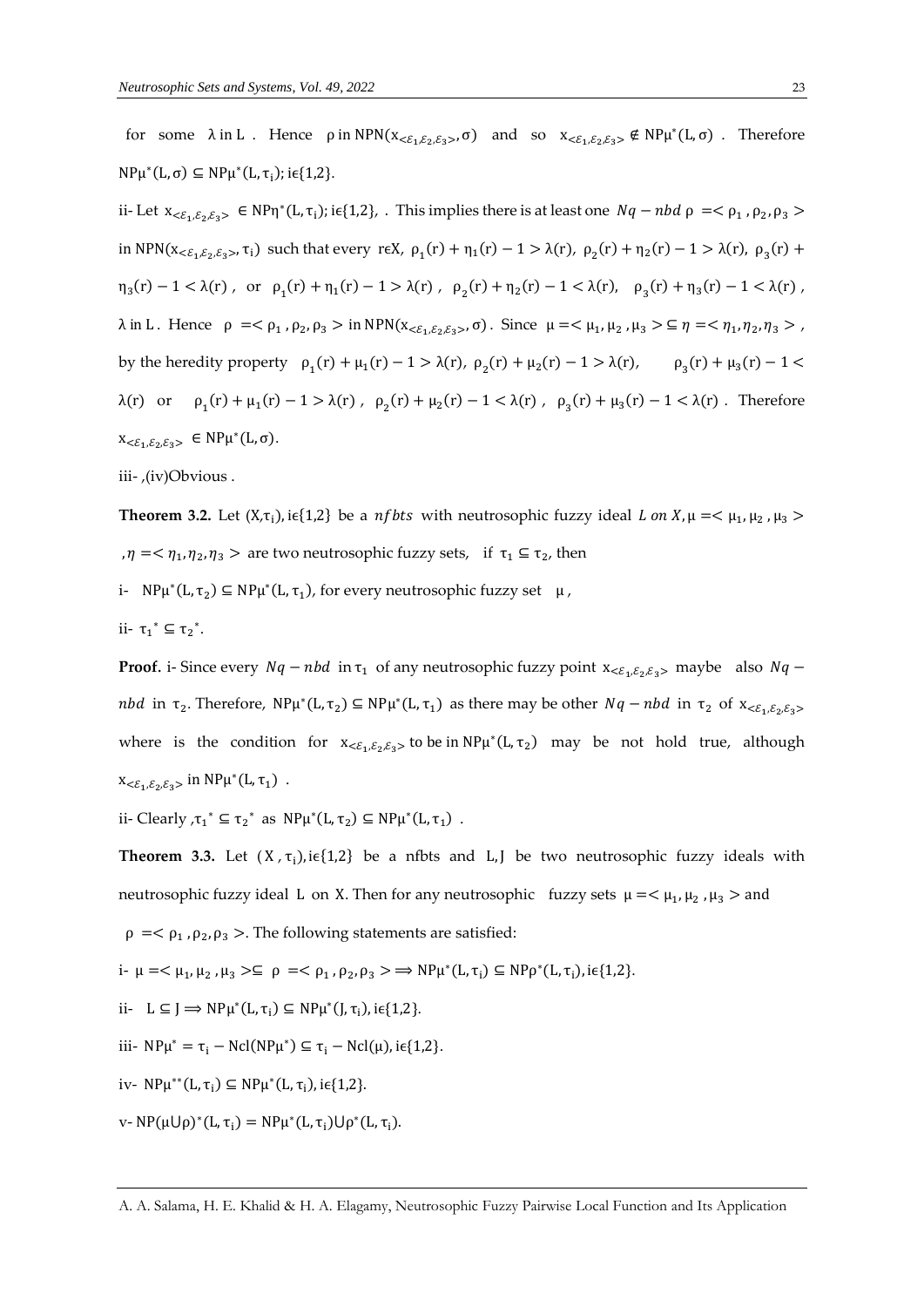vi-  $\rho = <\rho_1$ ,  $\rho_2$ ,  $\rho_3 > \text{in } L \Rightarrow NP(\mu \cup \rho)^*(L, \tau_i) = NP\mu^*(L, \tau_i)$ .

#### **Proof.**

i- Since  $\mu \subseteq \rho$  implies  $\mu \le \rho$  for every x in X, therefore by Definition 3.1  $x_{\leq \varepsilon_1,\varepsilon_2,\varepsilon_3>}$  in NP $\mu^*(L,\tau_i)$  implies  $x_{\leq \varepsilon_1,\varepsilon_2,\varepsilon_3>}$  in NP $\rho^*(L,\tau_i)$ , which complete the proof of (i).

ii- Cleary,  $L \subseteq J \implies NP\mu^*(L, \tau_i) \subseteq NP\mu^*(J, \tau_i)$ , i $\epsilon\{1,2\}$  as there may be other neutrosophic fuzzy sets which belong toJso that for a neutrosophic fuzzy point  $x_{\leq \xi_1,\xi_2,\xi_3>}$  in NP $\mu^*(J,\tau_i)$  but  $x_{\leq \xi_1,\xi_2,\xi_3>}$  may be not contained  $\ NP\mu^*(L, \tau_i)$ , i $\in \{1,2\}$ .

iii- Since  ${0_N}$  ⊆ L for any neutrosophic fuzzy ideal L on X, Therefore by (ii) and Example 3.1,  $NP\mu^*(L, \tau_i) \subseteq NP\mu^*(\{0_N\}, \tau_i) = \tau_i - Ncl(\mu = <\mu_1, \mu_2, \mu_3>)$  for any neutrosophic fuzzy set  $\mu =$  $\mu_1, \mu_2, \mu_3 >$  of X. Suppose,  $x_{<\varepsilon_1, \varepsilon_2, \varepsilon_3>}$  in  $\tau_i$  – Ncl( $\mu = \langle \mu_1, \mu_2, \mu_3 >^* \rangle$ , so there is at least one r $\epsilon$ X for which  $NP\mu_1^* + \nu_1(r) - 1 > \lambda(r)$ ,  $NP\mu_2^* + \nu_2(r) - 1 > \lambda(r)$ ,  $NP\mu_3^* + \nu_3(r) - 1 < \lambda(r)$  or  $NP\mu_1^* +$  $v_1(r) - 1 > \lambda(r)$ ,  $N P \mu_2^* + v_2(r) - 1 < \lambda(r)$ ,  $N P \mu_3^* + v_3(r) - 1 < \lambda(r)$ , for each  $Nq - nbd$   $\nu = <$  $v_1, v_2, v_3 >$  of  $x_{<\epsilon_1, \epsilon_2, \epsilon_3>}$ . Hence  $NP\mu^* \neq \{0_N\}$ . Let  $S = NP\mu^*(r)$ . Cleary  $r_{t=< t_1, t_2, t_3>}$  in  $NP\mu^*(L, \tau_i)$  and  $t_1 + v_1(r) > 1$ ,  $t_2 + v_2(r) > 1$ ,  $t_3 + v_3(r) < 1$  or  $t_1 + v_1(r) > 1$ ,  $t_2 + v_2(r) < 1$ ,  $t_3 + v_3(r) < 1$  so there is  $v = \langle v_1, v_2, v_3 \rangle$  is also  $Nq - nbd$  of  $r_{t = \langle t_1, t_2, t_3 \rangle}$  in  $\tau_i$ . Now  $r_{t = \langle t_1, t_2, t_3 \rangle}$  in  $N P \mu^*(L, \tau_i)$ , so there may be at least one r<sup>/</sup> in X for which  $\eta_1$  $(r') + \mu_1(r') - 1 >$ λ(r<sup>/</sup>), η<sub>2</sub>(r<sup>/</sup>) + μ<sub>2</sub>(r<sup>/</sup>) − 1 > λ(r<sup>/</sup>), η<sub>3</sub>(r<sup>/</sup>) + μ<sub>3</sub>(r<sup>/</sup>) − 1 < λ(r<sup>/</sup>) or μ<sub>1</sub>(r<sup>/</sup>) − 1 > λ(r<sup>/</sup>), η<sub>2</sub>(r<sup>/</sup>) +  $\mu_2(r') - 1 < \lambda(r')$ ,  $\eta_3(r') + \mu_3(r') - 1 < \lambda(r')$  for each Nq – nbd  $\eta$  of  $r_{t = < t_1, t_2, t_3>}$  and  $\lambda$  in L.This may be true for  $v = \langle v_1, v_2, v_3 \rangle$  so there is at least one  $r^{//}$  in X such that  $v_1(r^{//}) + \mu_1(r^{//}) - 1 >$ λ(r<sup>//</sup>), ν<sub>2</sub>(r<sup>//</sup>) + μ<sub>2</sub>(r<sup>//</sup>) − 1 > λ(r<sup>//</sup>), ν<sub>3</sub>(r<sup>//</sup>) + μ<sub>3</sub>(r<sup>//</sup>) − 1 < λ(r<sup>//</sup>) or ν<sub>1</sub>(r<sup>//</sup>) + μ<sub>1</sub>(r<sup>//</sup>) − 1 >  $\lambda(r'')$ ,  $v_2(r'') + \mu_2(r'') - 1 < \lambda(r'')$ ), ν  $\mu_3(r'') + \mu_3(r'') - 1 < \lambda(r'')$  for each  $\lambda$  in L. Since  $\nu = \langle \nu_1, \nu_2, \nu_3 \rangle$  may be an arbitrary Nq – nbd of  $x_{\langle \mathcal{E}_1, \mathcal{E}_2, \mathcal{E}_3 \rangle}$  in  $\tau_i$  therefore

 $x_{\leq \varepsilon_1,\varepsilon_2,\varepsilon_3>}$  in NP $\mu^*(L,\tau_i)$  hence  $NP\mu^* = \tau_i - Ncl(NP\mu^*) \subseteq \tau_i - Ncl(\mu)$ , i $\in \{1,2\}$ ,

iv- Clear

v- Suppose,  $x_{\langle \xi_1, \xi_2, \xi_3 \rangle} \notin NP\mu^*(L, \tau_i) \cup \rho^*(L, \tau_i)$  i.e.  $\varepsilon = \langle \xi_1, \xi_2, \xi_3 \rangle, \varepsilon \rangle (NP\mu^* \vee NP\rho^*)(x) =$  $max\{NP\mu^*(x), NP\rho^*\}$ . So  $x_{<\varepsilon_1,\varepsilon_2,\varepsilon_3>}$  is not contained in both  $NP\mu^*$  and  $NP\rho^*$ . This implies that there is at least one  $Nq - nbd$   $v_1$  in  $\tau_i$ , of  $x_{\leq \epsilon_1,\epsilon_2,\epsilon_3>}$  such that for every r in X,  $v_1(r) + \mu_1(r) - 1 \leq \lambda_1(r)$ ,

A. A. Salama, H. E. Khalid & H. A. Elagamy, Neutrosophic Fuzzy Pairwise Local Function and Its Application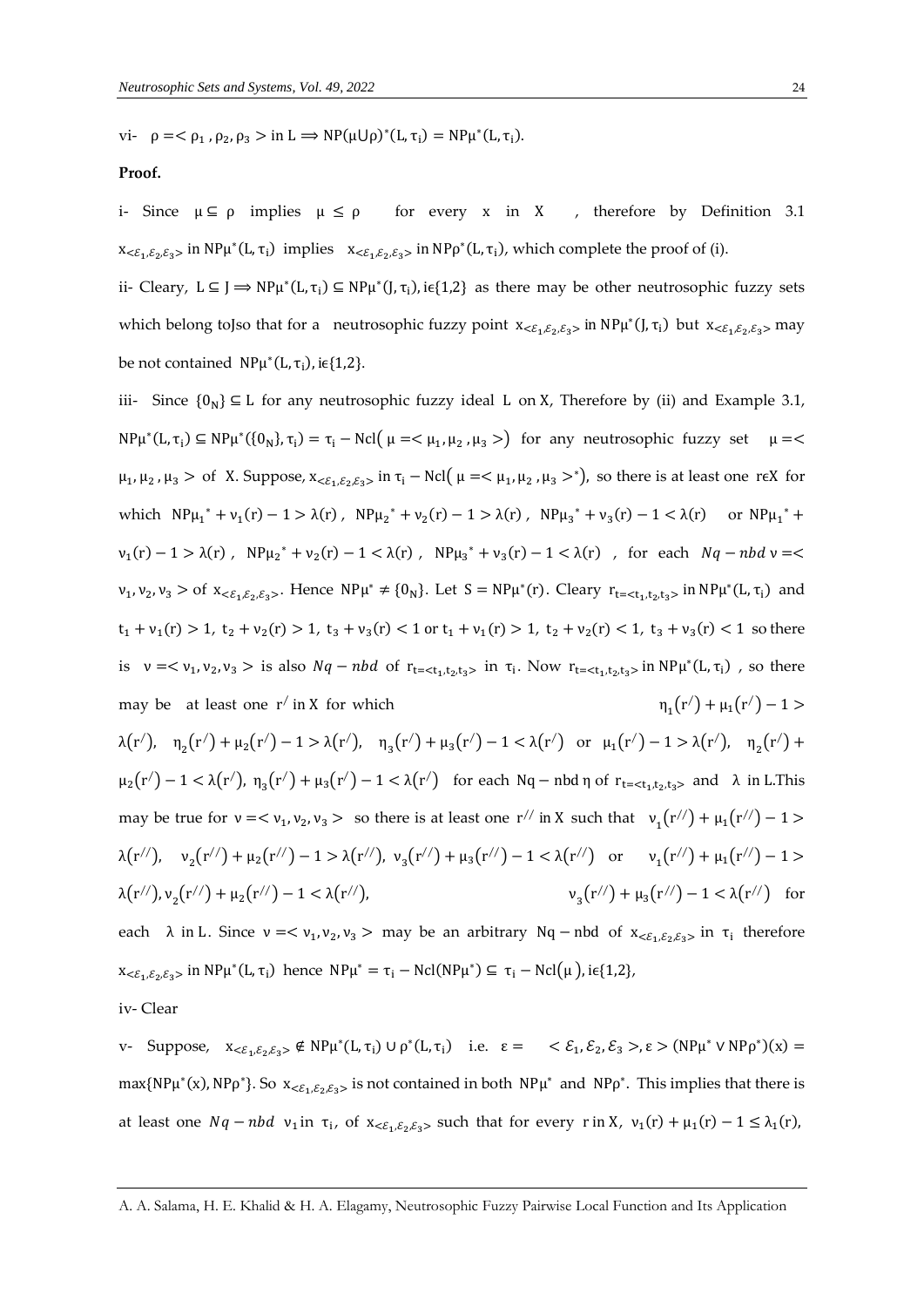$\nu_1(r) + \mu_2(r) - 1 \leq \lambda_1(r)$ ,  $\nu_1(r) + \mu_3(r) - 1 > \lambda_1(r)$ , for some  $\lambda_1$  in L and similarly, there is at least one Nq – nbd  $v_2$  of  $x_{\leq \xi_1, \xi_2, \xi_3>}$  in  $\tau_i$  such that, for every r in  $X, v_2(r) + \rho_1(r) - 1 \leq \lambda_2(r)$ ,  $v_2(r) +$  $\rho_2(r) - 1 \leq \lambda_2(r)$ ,  $v_2(r) + \rho_3(r) - 1 > \lambda_2(r)$  for some  $\lambda_2$  in L. Also, there is at least one  $Nq - nbd$  $v_3$  of  $x_{<\varepsilon_1,\varepsilon_2,\varepsilon_3>}$  in  $\tau_i$  such that, for every rin X,  $v_3(r) + \eta_1(r) - 1 \leq \lambda_3(r)$ ,  $v_3(r) + \eta_2(r) - 1 \leq$  $\lambda_3(r)$ ,  $v_3(r) + \eta_3(r) - 1 > \lambda_3(r)$  for some  $\lambda_3$  in L. Let  $v = v_1 \wedge v_2 \wedge v_3$ , so v is also  $Nq - nbd$  of  $x_{\leq \xi_1, \xi_2, \xi_3}$  in  $\tau_i$  and  $v_1(r) + (\mu_1 \vee \rho_1)(r) - 1 \leq (\lambda_1 \vee \lambda_2 \vee \lambda_3)(r)$ ,  $v_2(r) + (\mu_2 \vee \rho_2)(r) - 1 \leq (\lambda_1 \vee \lambda_2 \vee \lambda_3)(r)$  $(\lambda_3)(r)$ ,  $v_3(r) + (\mu_3 \vee \rho_3)(r) - 1 > (\lambda_1 \vee \lambda_2 \vee \lambda_3)(r)$ , for every r in X. Therefore, by finite additively of neutrosophic fuzzy ideal as  $\lambda_1 \vee \lambda_2 \vee \lambda_3$  in L,  $x_{<\varepsilon_1,\varepsilon_2,\varepsilon_3>} \notin (\mu \vee \rho)^*$ . Hence  $P(\mu \cup \rho)^*(L, \tau_i) \subseteq$  $P\mu^*(L, \tau_i) \cup \rho^*(L, \tau_i)$ . Clearly, both  $\mu$  and  $\rho \subseteq \mu \cup \rho$  which implies  $NP\mu^*(L, \tau_i) \cup \rho^*(L, \tau_i) \subseteq NP(\mu = \langle \sigma \rangle)$  $\mu_1, \mu_2, \mu_3 > \cup \rho \implies \rho_1, \rho_2, \rho_3 > \int^* (L, \tau_i)$  and this the proof.

vi- Clear.

### **4. Basic Structure of Generated Neutrosophic Fuzzy Bitopology.**

Let (X, $\tau_i$ ), i $\epsilon$ {1,2} be a *nf bts* with neutrosophic fuzzy ideal *L on X*. Let us define  $\tau_i$  – Npcl\*( $\mu$  =  $<\mu_1, \mu_2, \mu_3>$  =  $\mu$  =  $<\mu_1, \mu_2, \mu_3>$   $\cup$  NP $\mu^*(L, \tau_i)$ , ie{1,2} for any neutrosophic fuzzy set  $\mu$  =  $\leq$  $\mu_1, \mu_2, \mu_3 > \text{in } 1_N$ . Clearly  $\tau_i - \text{Npcl}^*(\mu = < \mu_1, \mu_2, \mu_3 >)$  represent a neutrosophic fuzzy closure operator. Let  $\tau^*_{i}(L)$  be the neutrosophic fuzzy bitopology generated by  $\tau_i - Npcl^*(\mu =$  $\mu_1, \mu_2, \mu_3 >$ ), i.e. $\tau_i(L) = {\mu = < \mu_1, \mu_2, \mu_3 >: \tau_i - Npcl^*(\mu^c) = \mu^c}$ . Now, let  $L = {0_N} \Rightarrow \tau_i - Ncl^*(\mu =$  $<\mu_1, \mu_2, \mu_3>$  =  $\mu \cup NP\mu^*(L, \tau_i) = \mu \cup \tau_i - Ncl(\mu) = \tau_i - Ncl(\mu)$  i $\epsilon\{1,2\}$ , for every  $\mu = <\mu_1, \mu_2, \mu_3>$ in 1<sub>N</sub>, so  $\tau_{i}^{*}(\{0_{N}\}) = \tau_{i}$ , i $\epsilon\{1,2\}$ . Again let  $L = \{1_{N}\} \Rightarrow \tau_{i} - Ncl^{*}(\mu = \langle \mu_{1}, \mu_{2}, \mu_{3} \rangle) = \mu \cup P\mu^{*}(L, \tau_{i}) =$  $\mu \cup \{0_N\} = \mu$ , so  $\tau^*_{1}(1_N)$ , ie $\{1,2\}$  is neutrosophic fuzzy discrete bitopology on X. We can conclude by Theorem 3.1 (ii),  $\tau^*_{i}(\{0_N\}) \subseteq \tau^*_{i}(L) \subseteq \tau^*_{i}(1_N)$ , i.e.  $\tau_i \subseteq \tau^*_{i}$ ,  $L \subseteq J \Rightarrow \tau^*_{i}(L) \subseteq \tau^*_{i}(J)$ . Let  $\mu =$  $\mu_1, \mu_2, \mu_3 >$  be a Nq – nbd of a neutrosophic fuzzy point  $x_{<\varepsilon_1, \varepsilon_2, \varepsilon_3>}$  in  $\tau^*$  – neutrosophic fuzzy bitopology. Therefore, there exist  $\rho = \langle \rho_1, \rho_2, \rho_3 \rangle$  in  $\tau_{i}$ , i $\epsilon$ {1,2} such that b,  $\varepsilon_1 + \rho_1(x) > 1$ ,  $\varepsilon_2$  +  $\rho_2(x) > 1$ ,  $\varepsilon_3 + \rho_3(x) < 1$  or  $\varepsilon_1 + \rho_1(x) > 1$ ,  $\varepsilon_2 + \rho_2(x) < 1$ ,  $\varepsilon_3 + \rho_3(x) < 1$  and  $\rho = <\rho_1$ ,  $\rho_2$ ,  $\rho_3 > \subseteq$  $\mu = < \mu_1, \mu_2, \mu_3 >$  . Now ,  $\mu = < \mu_1, \mu_2, \mu_3 > \text{in } \tau_{i} \Leftrightarrow \mu^{c}$  is  $\tau_{i}^{*}$  -closed  $\Leftrightarrow \tau_{i} - \text{Ncl}^{*}(\mu) = \mu^{c} \Leftrightarrow$  $NP(\mu^c)^* \subseteq \mu^c \Leftrightarrow \mu \subseteq (NP(\mu^c)^*)^c$ . Therefore

A. A. Salama, H. E. Khalid & H. A. Elagamy, Neutrosophic Fuzzy Pairwise Local Function and Its Application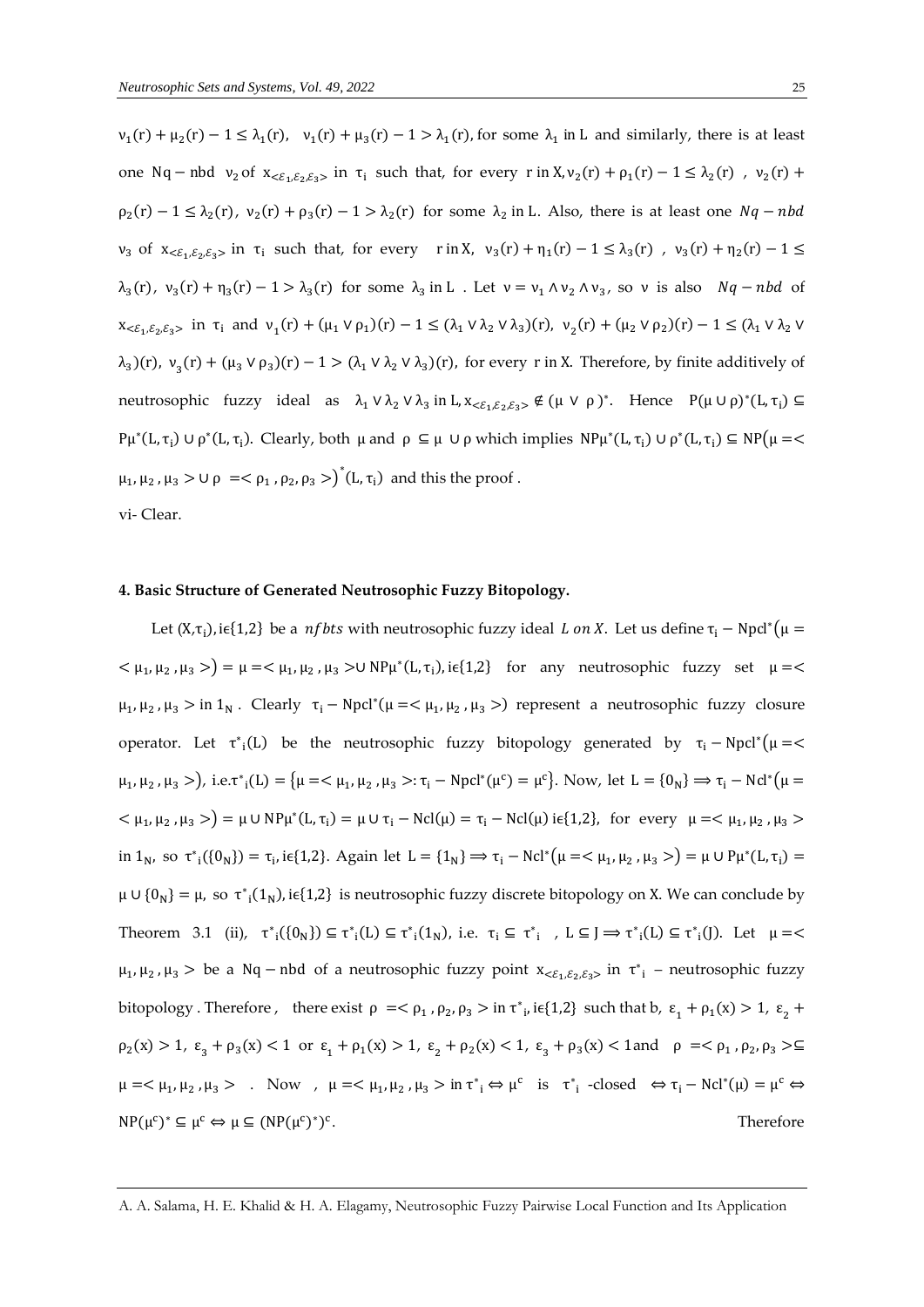**Proof:** Straightforward

 $\varepsilon_1 + \mu_1(x) > 1 \Rightarrow \varepsilon_1 + \{(\mu_1^c)^*\}(x) > 1 \Rightarrow \varepsilon_1 + 1 - NP(\mu_1^c)^*(x) > 1, \varepsilon_1 > (\mu_1^c)^*(x) \Rightarrow x_{< \varepsilon_1, \varepsilon_2, \varepsilon_3>} \notin (\mu = \varepsilon_1 + \mu_1^c)$  $<\mu_1, \mu_2, \mu_3>^c$ <sup>\*</sup>,  $\varepsilon_2 + \mu_2(x) > 1 \Rightarrow \varepsilon_2 + \{(\mu_2^c)^*\}(x) > 1 \Rightarrow \varepsilon_2 + 1 - NP(\mu_2^c)^*(x) > 1, \varepsilon_2 > 1$  $(\mu_2^c)^*(x) \Rightarrow x_{<\varepsilon_1,\varepsilon_2,\varepsilon_3>} \notin (\mu =< \mu_1, \mu_2, \mu_3 >^c)^*$ ,  $\varepsilon_3 + \mu_3(x) < 1 \Rightarrow \varepsilon_3 + \{(\mu_3^c)^*\}(x) < 1 \Rightarrow \varepsilon_3 + 1$  $NP(\mu_3^c)^*(x) < 1, \epsilon_3 \le (\mu_3^c)^*(x) \Rightarrow x_{<\epsilon_1,\epsilon_2,\epsilon_3>} \notin (\mu = \langle \mu_1, \mu_2, \mu_3 >^c \rangle^*$  . This implies there exists at least one Nq – nbd  $v_1$ , of  $x_{<\epsilon_1,\epsilon_2,\epsilon_3>} \in \tau_i$  such that for every r in  $X, v_1(r) + \mu_1^c(r) - 1 \leq \lambda_1(x), v_1(r) +$  $\mu_2^c(r) - 1 \leq \lambda_1(x)$ ,  $\nu_1(r) + \mu_3^c(r) - 1 > \lambda_1(x)$  for some  $\lambda_1$  in L. i.e.  $\nu_1(r) - \lambda_1(r) \leq \lambda_1(x)$  for every r in X, there exists at least one  $Nq - nbd$   $v_2$ , of  $x_{<\epsilon_1,\epsilon_2,\epsilon_3>} \in \tau_i$  such that for every r in X,  $v_2(r)$  +  $\mu_1^c(r) - 1 \leq \lambda_1(x)$ ,  $v_2(r) + \mu_2^c(r) - 1 \leq \lambda_1(x)$ ,  $v_2(r) + \mu_3^c(r) - 1 > \lambda_1(x)$  for some  $\lambda_1$  in L. i.e.  $v_2(r) - \lambda_1(r) \leq \lambda_1(x)$  for every r in X, there exists at least one  $Nq - nbd$   $v_3$ , of  $x_{<\varepsilon_1,\varepsilon_2,\varepsilon_3>}$  (in  $\tau_1$ ) such that for every r in  $X, v_3(r) + \mu_1^c(r) - 1 \leq \lambda_1(x), v_3(r) + \mu_2^c(r) - 1 \leq \lambda_1(x), v_3(r) + \mu_3^c(r) - 1 >$  $\lambda_1(x)$  for some  $\lambda_1$  in L. i.e.  $v_3(r) - \lambda_1(r) \leq \lambda_1(x)$  for every r in X, . Therefore, as  $v_1$  Nq – nbd of  $x_{\langle \xi_1, \xi_2, \xi_3 \rangle} \in \tau_i$ ,  $v_2 Nq - nbd$  of  $x_{\langle \xi_1, \xi_2, \xi_3 \rangle} \in \tau_i$ ,  $v_2 Nq - nbd$  of  $x_{\langle \xi_1, \xi_2, \xi_3 \rangle} \in \tau_i$ , there is a  $v = \langle \xi_1, \xi_2, \xi_3 \rangle$  $v_1, v_2, v_3 > \text{in } \tau_i \text{ such that } x_{<\varepsilon_1, \varepsilon_2, \varepsilon_3>} Nq \vee x \lt v_1, v_2, v_3 > \subseteq v_1, x_{<\varepsilon_1, \varepsilon_2, \varepsilon_3>} Nq \vee x \lt v_1, v_2, v_3 > \subseteq v_2,$  $x_{\leq \varepsilon_1,\varepsilon_2,\varepsilon_3}$ ,  $Nq$   $\nu \leq \nu_1, \nu_2, \nu_3 \geq \varepsilon$   $\nu_3$  and by heredity property of neutrosophic fuzzy ideal we have  $λ$  in L for which  $x<sub>≤1</sub>,ε<sub>2</sub>,ε<sub>3</sub> > Nq$  (ν = < ν<sub>1</sub>, ν<sub>2</sub>, ν<sub>3</sub> > −λ) ⊆ μ, where (ν = < ν<sub>1</sub>, ν<sub>2</sub>, ν<sub>3</sub> > −λ)(r) = max{ $v(r) - \lambda(r)$ , 0} for every r in X. Hence, for  $\mu = <\mu_1, \mu_2, \mu_3 >$  in  $\tau^*_{i'}$ , we have a  $v =$  $\tau_i$  and  $\lambda$  in L such that ,( $\nu = \langle \nu_1, \nu_2, \nu_3 \rangle - \lambda$ )  $\subseteq \mu$ . Let us denote  $\beta(L, \tau_i) = \{ \nu - \lambda : \nu \text{ in } \tau_i, \lambda \text{ in } L \}$ . Then we have the following Theorem.

**Theorem 4.1:**  $\beta(L, \tau_i)$  from a basis for the generated neutrosophic fuzzy bitopology  $\tau^*_{i}(L)$  of the nfbts  $(X, \tau_i)$ , i $\epsilon\{1,2\}$  with neutrosophic fuzzy ideal L on X, the class  $\beta(L, \tau_i) = \{\mu$ λ}: μ in τ<sub>i</sub>, λ in L, i $\epsilon$ {1,2}} may be the base for the neutrosophic fuzzy bitopology  $\tau^*$ <sub>i</sub>.

**Theorem 4.2.** If  $L_1$ and  $L_2$  are two neutrosophic fuzzy ideals on nfbts  $(X, \tau_i)$ , i $\epsilon\{1,2\}$ ,  $\mu$  in  $1_N$ , then, i-  $NP\mu^*(L_1, \tau_i) \ge NP\mu^*(L_2, \tau_i)$  for every neutrosophic fuzzy set  $\mu$  and  $L_1 \le L_2$ . ii-  $\tau^*_{i}(L_1) \leq \tau^*_{i}(L_2)$  and  $L_1 \leq L_2$ . iii-  $NP\mu^*(L_1 \cap L_2, \tau_i) = NP\mu^*(L_1, \tau_i) \cup NP\mu^*(L_2, \tau_i).$ iv-  $NP\mu^*(L_1 \vee L_2, \tau_i) = NP\mu^*(L_1, \tau^*(L_2)) \cap NP\mu^*(L_2, \tau^*(L_1)).$ 

A. A. Salama, H. E. Khalid & H. A. Elagamy, Neutrosophic Fuzzy Pairwise Local Function and Its Application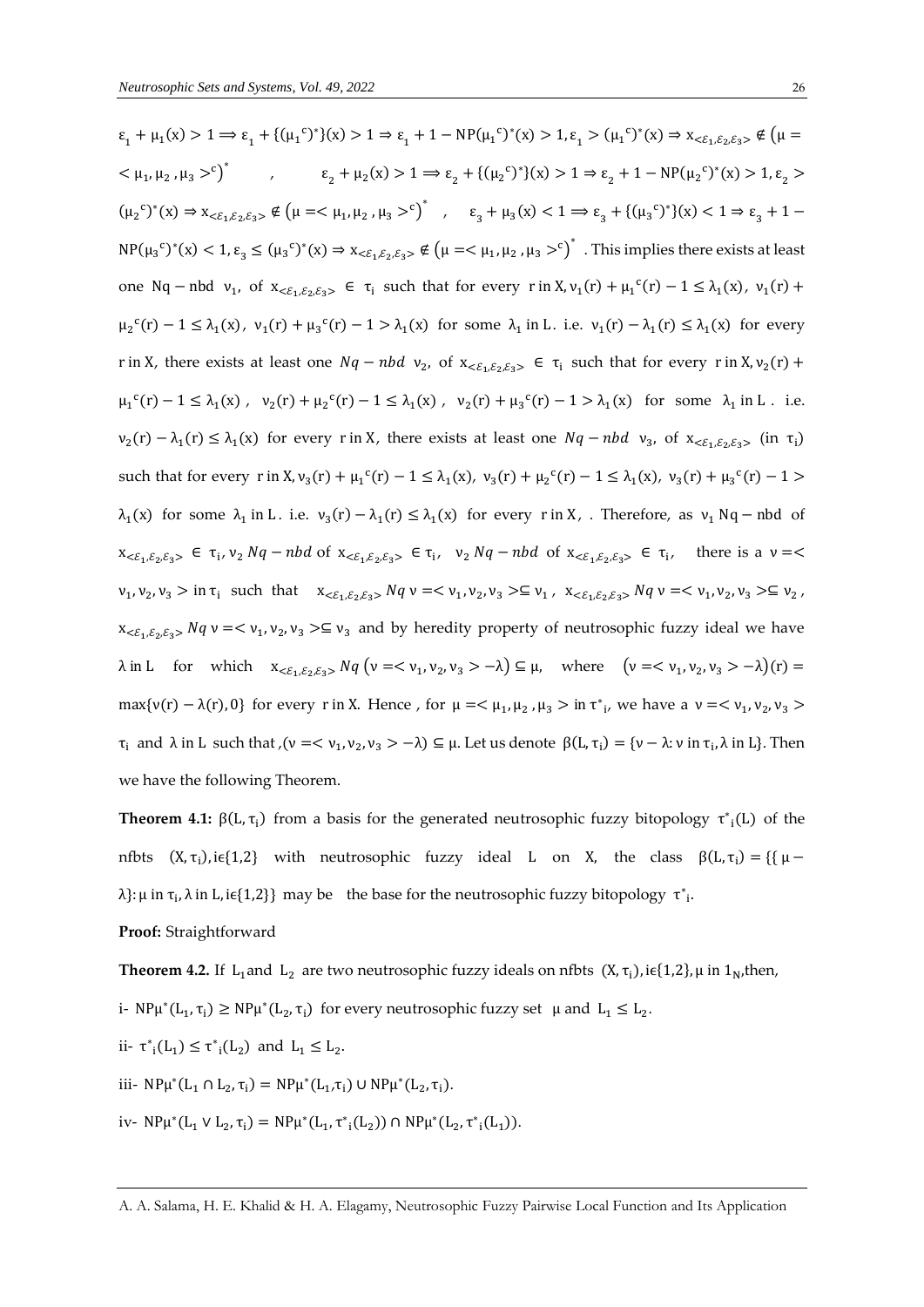#### **Proof.** i and ii are clear.

iii- Let  $x_{\langle \mathcal{E}_1, \mathcal{E}_2, \mathcal{E}_3 \rangle} \notin NP\mu^*(L_1, \tau_i) \cup x_{\langle \mathcal{E}_1, \mathcal{E}_2, \mathcal{E}_3 \rangle} \notin NP\mu^*(L_2, \tau_i)$ . So  $x_{\langle \mathcal{E}_1, \mathcal{E}_2, \mathcal{E}_3 \rangle}$  is not contained in both  $NP\mu^*(L_1, \tau_i)$  and  $NP\mu^*(L_2, \tau_i)$ . Now  $x_{<\epsilon_1, \epsilon_2, \epsilon_3>} \notin NP\mu^*(L_1, \tau_i)$  implies there is at least one  $Nq$ nbd v<sub>1</sub> in  $\tau_i$ , of  $x_{<\epsilon_1,\epsilon_2,\epsilon_3>}$  such that for every r in X,  $v_1(r) + \mu_1(r) - 1 \leq \lambda_1(r)$ ,  $v_1(r) + \mu_2(r) - 1 \leq$  $\lambda_1(r)$ ,  $v_1(r) + \mu_3(r) - 1 > \lambda_1(r)$  for some  $\lambda_1$  in L. Again  $x_{<\epsilon_1,\epsilon_2,\epsilon_3>} \notin NP\mu^*(L_2,\tau_i)$  and similarly, there is at least one  $Nq - nbd v_2$  of  $x_{<\epsilon_1,\epsilon_2,\epsilon_3>}$  in  $\tau_i$  such that, for every  $r$  in  $X, v_2(r) + \mu_1(r) - 1 \leq \lambda_2(x)$ ,  $v_2(r) + \mu_2(r) - 1 \le \lambda_2(x), v_2(r) + \mu_3(r) - 1 > \lambda_2(x)$  for some  $\lambda_2$  in L, similarly, there is at least one  $Nq - nbd v_3$  of  $x_{<\varepsilon_1,\varepsilon_2,\varepsilon_3>}$  in  $\tau_i$  such that, for every r in  $X, v_3(r) + \mu_1(r) - 1 \leq \lambda_3(x)$ ,  $v_3(r) + \mu_2(r) 1 \leq \lambda_3(x), v_3(r) + \mu_3(r) - 1 > \lambda_3(x)$  for some  $\lambda_3$  in L. Therefore, we have  $v = v_1 \cap v_2 \cap v_3$ , so  $(v = \leq$  $v_1, v_2, v_3 > \text{ may be also } Nq - nbd \text{ of } x_{<\varepsilon_1, \varepsilon_2, \varepsilon_3>} \text{ in } \tau_i \text{ and } v_1(r) + \mu_1(r) - 1 \leq \lambda_1 \cap \lambda_2 \cap \lambda_3(r)$ ,  $v_2(r) + \mu_2(r) - 1 \leq \lambda_1 \cap \lambda_2 \cap \lambda_3(r)$ ,  $v_3(r) + \mu_3(r) - 1 > \lambda_1 \cap \lambda_2 \cap \lambda_3(r)$ , for every r in X. Since  $v =$  $v_1, v_2, v_3 >$  may be also  $Nq - nbd$  of  $x_{\leq \xi_1, \xi_2, \xi_3>}$  in  $\tau_i$  and  $\lambda_1 \cap \lambda_2 \cap \lambda_3$  in  $v$ , therefore  $x_{\leq \xi_1, \xi_2, \xi_3>} \notin$  $NP\mu^*(L_1 \cap L_2, \tau_i)$ , so that  $NP\mu^*(L_1 \cap L_2, \tau_i) \subseteq NP\mu^*(L_1, \tau_i) \cup NP\mu^*(L_2, \tau_i)$ . Also  $(L_1 \cap L_2)$  included in both  $L_1$  and  $L_2$  , so by Theorem 3.1. (ii), reverse inclusion is obvious, which completes the proof of (iii).

iv) Let  $x_{\leq \epsilon_1,\epsilon_2,\epsilon_3>} \notin NP\mu^*(L_1 \vee L_2,\tau_i)$  implies there is at least one  $Nq-nbdv_1$  of  $x_{\leq \epsilon_1,\epsilon_2,\epsilon_3>}$  in  $\tau_i$ such that for every  $r \in X$ ,  $v_1(r) + \mu_1(r) - 1 \leq \lambda_1(r)$ ,  $v_1(r) + \mu_2(r) - 1 \leq \lambda_1(r)$ ,  $v_1(r) + \mu_3(r) - 1 >$  $\lambda_1(r)$  for some  $\lambda_1$  in L<sub>1</sub> V L<sub>2</sub>, there is at least one  $Nq - nbd$  v<sub>2</sub> of  $x_{<\epsilon_1,\epsilon_2,\epsilon_3>}$  in  $\tau_i$  such that for every r in X,  $v_2(r) + \mu_1(r) - 1 \le \lambda_2(r)$ ,  $v_2(r) + \mu_2(r) - 1 \le \lambda_2(r)$ ,  $v_2(r) + \mu_3(r) - 1 > \lambda_2(r)$  for some  $\lambda_2$  in L<sub>1</sub>  $\vee$  L<sub>2</sub>, there is at least one  $Nq - nbd v_3$  of  $x_{<\epsilon_1,\epsilon_2,\epsilon_3>}$  in  $\tau_i$  such that for every r in X,  $v_3(r)$  +  $\mu_1(r) - 1 \leq \lambda_3(r)$ ,  $v_3(r) + \mu_2(r) - 1 \leq \lambda_3(r)$ ,  $v_3(r) + \mu_3(r) - 1 > \lambda_3(r)$  for some  $\lambda_3$  in  $L_1 \vee L_2$ . Therefore, by heredity of the neutrosophic fuzzy ideals and considering the structure of neutrosophic fuzzy τ<sub>i</sub>-open sets generated neutrosophic fuzzy bitopology, we can find  $v_1, v_2, v_3$  the  $Nq - nbd$  of  $x_{\leq \varepsilon_1,\varepsilon_2,\varepsilon_3>}$  in  $\tau^*_{i}(L_1)$  or  $\tau^*_{i}(L_2)$  respectively, such that, for every r in  $X, v_1(r) + \mu(r) - 1 \leq \lambda_1(r)$  or  $v_2(r) + \mu(r) - 1 \le \lambda_2(r)$  or  $v_3$  $v_3(r) + \mu(r) - 1 > \lambda_3(r)$  for some  $\lambda_2$  in  $L_2$  or  $\lambda_1$ in L<sub>1</sub> or  $\lambda_2$  in L<sub>2</sub> or  $\lambda_3$  in L<sub>1</sub> for every r in X. This implies  $x_{<\epsilon_1,\epsilon_2,\epsilon_3>} \notin NP\mu^*(L_1,\tau^*_{i}(L_2))$  or  $x_{\leq \xi_1,\xi_2,\xi_3} \notin NP\mu^*(L_2,\tau^*_{i}(L_1))$ . Thus we have  $NP\mu^*(L_1,\tau^*_{i}(L_2)) \cap NP\mu^*(L_2,\tau^*_{i}(L_1)) \subseteq NP\mu^*(L_1 \vee L_2)$ 

A. A. Salama, H. E. Khalid & H. A. Elagamy, Neutrosophic Fuzzy Pairwise Local Function and Its Application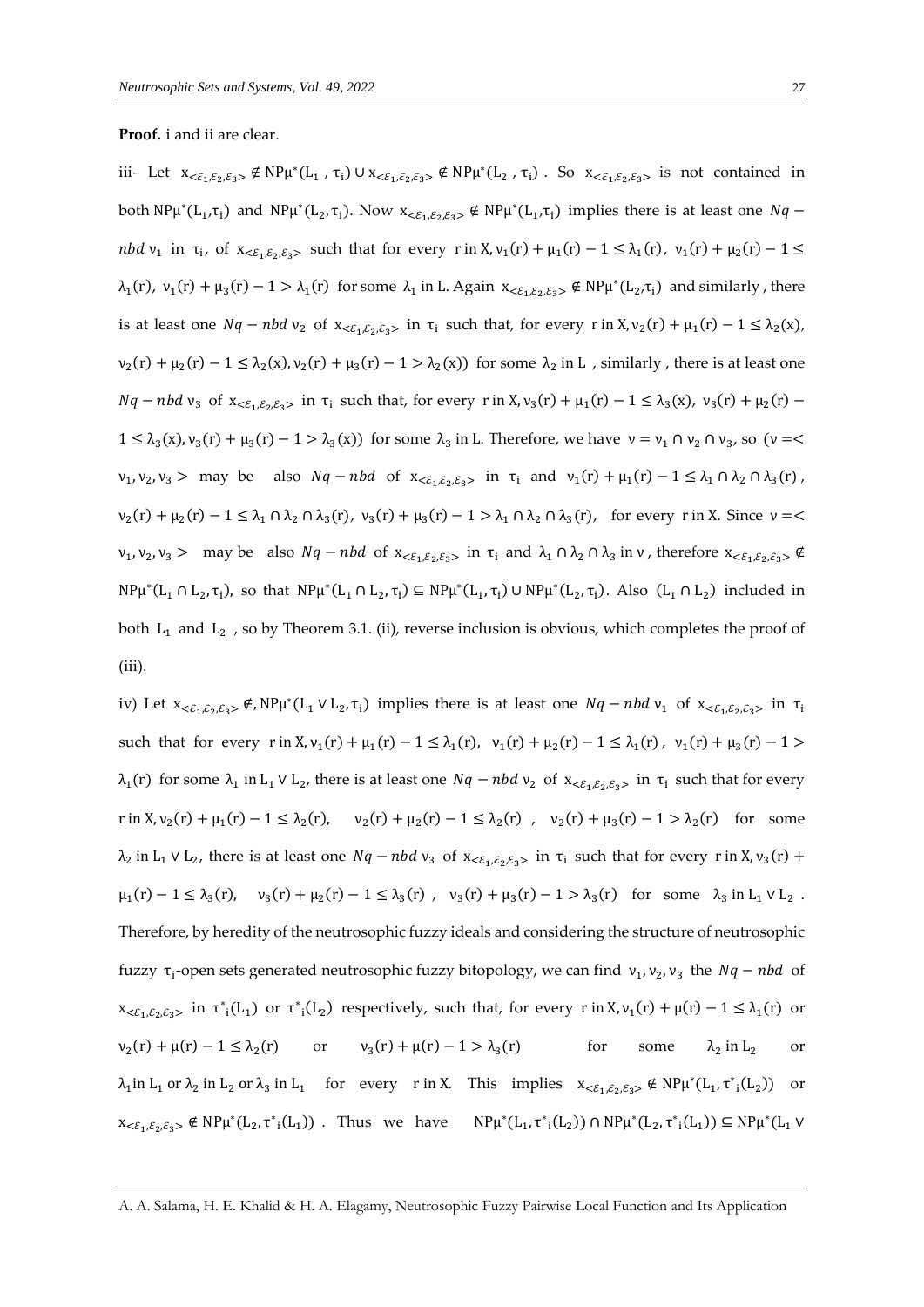L<sub>2</sub>,  $\tau$ <sub>i</sub>). Conversely, let  $x_{<\epsilon_1,\epsilon_2,\epsilon_3>} \notin NP\mu^*(L_1, \tau^*(L_2))$ . This implies there may be least one on  $Nq$  –  $nbd \nu = <\nu_1, \nu_2, \nu_3 >$  of  $x_{<\varepsilon_1,\varepsilon_2,\varepsilon_3>}$  in  $\tau^*$  such that for every  $r$  in X,  $\nu(r) + \mu(r) - 1 \leq \lambda_1 \cup \lambda_2 \cup \lambda_2(r)$ , for some  $\lambda_1$  in  $L_1$  and for some  $\lambda_2$  in  $L_2$ ,  $\lambda_3$  in  $L_1$  i.e.,  $x_{<\varepsilon_1,\varepsilon_2,\varepsilon_3>} \notin$ , NP $\mu^*(L_1 \vee L_2, \tau_i)$ . Thus, NPμ<sup>\*</sup>(L<sub>1</sub> ∨ L<sub>2</sub>, τ<sub>i</sub>) ⊆ NPμ<sup>\*</sup>(L<sub>1</sub>, τ<sup>\*</sup><sub>i</sub>(L<sub>2</sub>)) and NPμ<sup>\*</sup>(L<sub>2</sub>, τ<sup>\*</sup><sub>i</sub>(L<sub>1</sub>)). Then

 $NP\mu^*(L_1 \vee L_2, \tau_i) \subseteq NP\mu^*(L_1, \tau^*(L_2))$   $\cap NP\mu^*(L_2, \tau^*(L_1))$  and this completes the proof.

An important result follows from the above theorem that  $\tau^*_{i}(L)$  and  $\tau^{**}_{i}(L)$  are Equal for any neutrosophic fuzzy ideal on X.

**Corollary 4.1:** Let  $(X,\tau_i)$ , i $\epsilon\{1,2\}$  be a nfbts with neutrosophic fuzzy ideal L. Then  $\tau^*_{i}(L) = \tau^{**}_{i}(L)$ Proof. By taking  $L_1 = L_2 = L$  in the above Theorem, we have the required result. Corollary 3.2: If  $L_1$  and  $L_2$  are two neutrosophic fuzzy ideals on nfbt  $(X, \tau_i)$  then, i-  $\tau^*_{i}(L_1 \vee L_2, \tau_i) = [\tau^{**}_{i}(L_2, \tau_i)](L_1) = [\tau^{**}_{i}(L_1, \tau_i)](L_2),$ 

ii-  $\tau^*_{i}(L_1 \vee L_2, \tau_i) = [\tau^*_{i}(L_1, \tau_i)] \vee [\tau^*_{i}(L_2, \tau_i)],$ 

iii-τ<sup>\*</sup><sub>i</sub>(L<sub>1</sub> ∩ L<sub>2</sub>, τ<sub>i</sub>) = [τ<sup>\*</sup><sub>i</sub>(L<sub>1</sub>, τ<sub>i</sub>)] ∩ [τ<sup>\*</sup><sub>i</sub>(L<sub>2</sub>, τ<sub>i</sub>)].

### **5. Some Applications in Neutrosophic Fuzzy Ideal Function.**

**Application 5.1.** In this example we illustrate the neutrosophic degrees, it produces three types of chips that are represented  $X = \{x_1 < 1, 1, 1 > \}$ , it represents the total production of the plant, where  $A = \{x_1 < 0.6, 0.3, 0.4 > \}$  represents the neutrosophic component of the first type production, B =  ${x_1 < 0.3, 0.5, 0.7>}$  represents the neutrosophic component of the second type production, C =  ${x_1 < 0.1, 0.7, 0.9>}$  represents the neutrosophic component of the third type production. We defined the  $N\tau_{T_1}$  is a neutrosophic bitopological space of the total production  $N\tau_{T_1} =$  $\{O_N, X_N, A, B, C\}$ , i  $\in \{1,2\}$ , NL is a neutrosophic ideal space of the total production FNL = {  $O_N$ , A, B, C }, A<sup>\*</sup> = B<sup>\*</sup> = C<sup>\*</sup> = { < 0,0,0 > }. Let D = {  $x_1$  < 0.6,0.1,0.9 > }  $\notin N\tau_{T_i}$ , i  $\in$  {1,2}, then D<sup>\*</sup> = { < 0.6,0.3,0.9 > }, FNInt(D)=A, we, compute the complement of a neutrosophic bitopological space  $co(N\tau_{T_i}) = \{ X_N, 0_N, co(A), co(B), co(C) \}, i \in \{1, 2\}, \quad co(A) = 0.4, 0.7, 0.6 > \text{, } co(B) = 0.7, 0.5, 0.3 > \text{, }$  $co(C) = 0.4, 0.7, 0.6 >, co(D) = 0.4, 0.9, 0.1 >, NCL(D) = co(C)$ . In the above Example, we conclude and add a new production with the new type  $D$  such that  $D^*$  as generalized of the production

A. A. Salama, H. E. Khalid & H. A. Elagamy, Neutrosophic Fuzzy Pairwise Local Function and Its Application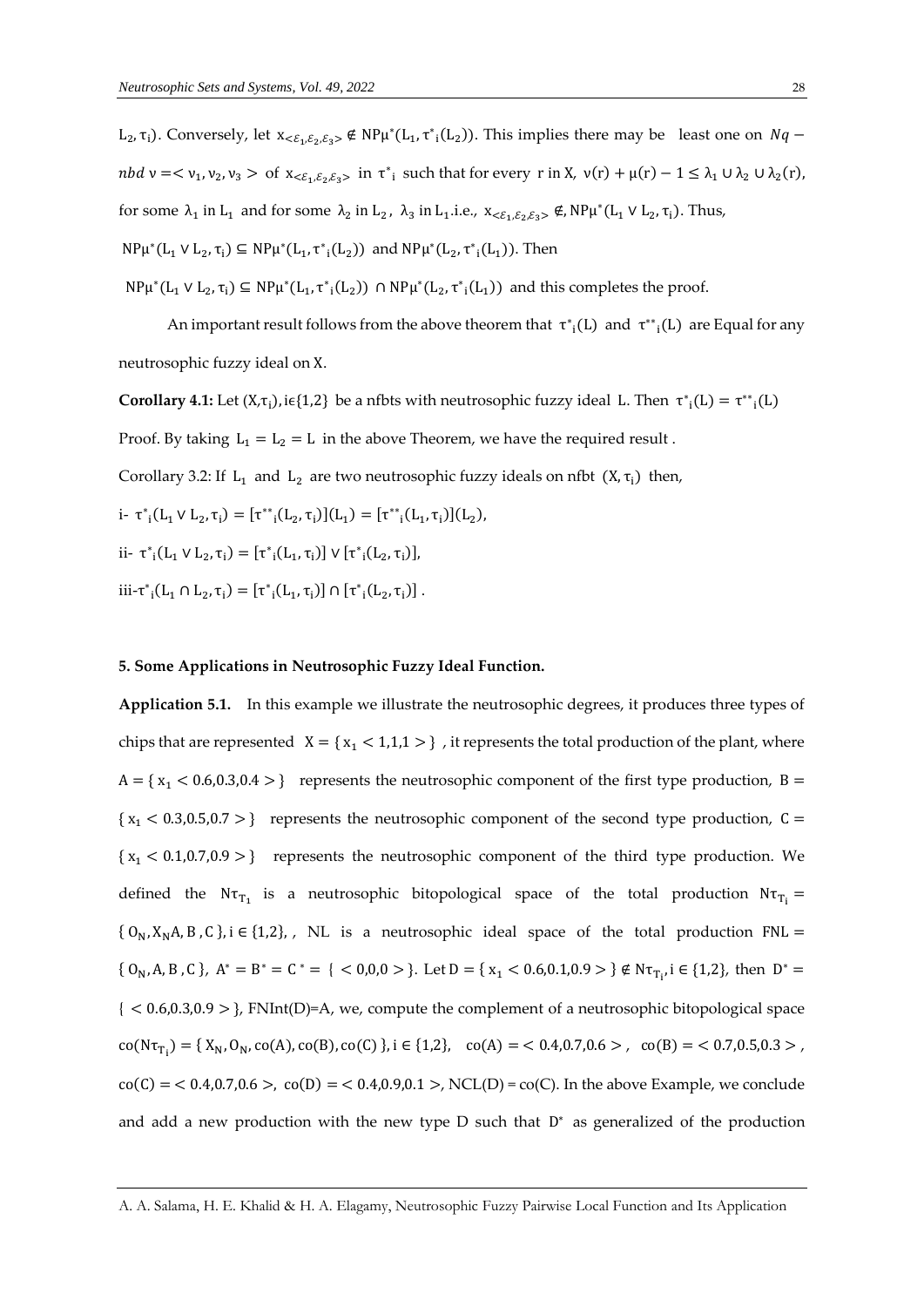| N-type              | <b>NINT</b>       | ×                 | <b>NCL</b>        |
|---------------------|-------------------|-------------------|-------------------|
| А                   | < 0.6, 0.3, 0.4 > | < 0.00 >          | < 0.4, 0.7, 0.6 > |
| B                   | < 0.3, 0.5, 0.7 > | < 0.00 >          | < 0.7, 0.5, 0.3 > |
| C                   | < 0.1, 0.7, 0.9 > | < 0.00 >          | < 0.9, 0.3, 0.1 > |
| Proposed D new type | < 0.6, 0.3, 0.4 > | < 0.6, 0.3, 0.9 > | < 0.9, 0.3, 0.1 > |

neutrosophic ideal subspace D, the following Table 5.1. represent the new Matrix for the type for projections.

Table 5.1. Neutrosophic Matrix for Projections.

Note That: Nint  $(D) \le D \le D^* \le Ncl(D)$ 

**Application 5.2.** The following example illustrates a construction of the neutrosophic topological space for an aircraft with two engines and we study the degrees of wear on the two engines by building a neutrosophic topological space to support and make the right decision, we defined universal set  $X = \{x_1 < 1, 1, 1 > \}$ , degrees of damage in the first engine  $A = \{x_1 <$ 0.01,0.05,0.99 >}, degrees of damage in the second engine  $B = \{x_1 < 0.1, 0.7, 0.9 > \}$ , Degrees of damage in the two engines together  $A \cap B = \{x_1 < 0.001, 0.007, 0.999 > \}$ , degrees of damage in the first A or second B engine  $A \cup B = \{x_1 < 0.1, 0.7, 0.9 > \}$ , neutrosophic topological space to degrees damages  $NT_{T_i} = \{0_N, X_N, A, B, A \cup B, A \cap B\}$ , i  $\in \{1,2\}$ , we defined neutrosophic topological space to degrees the right competence  $co(NT_{T_i}) = \{X_N, O_N, co(A), co(B), co(A \cup B), co(A \cap B)\}, i \in \{1,2\},$  we introduce  $co(A) = \{x_1 < 0.99, 0.05, 0.01 > \},$   $co(B) = \{x_1 < 0.9, 0.3, 0.1 > \},$   $co(A \cap B) = \{x_1 <$ 0.999,0.993,0.001 >},  $co(A \cup B) = \{x_1 < 0.9, 0.3, 0.1 > \}$ , we defined neutrosophic bitopological ideal space to degrees the right competence  $NL = {0_N, co(A), co(B), co(A \cap B)}$ , and

 $({\rm co(A)})^* = {x_1 < 0.99, 0.993, 0.01 >},$   $({\rm co(B)})^* = {x_1 < 0.9, 0.993, 0.1 >},$   $({\rm co(A \cap B)})^* = {x_1 < 0.9, 0.993, 0.1 >}.$  $0.99, 0.993, 0.01 >$ }

From the above information, we found that the efficiency of the second engine type2 is correct and it is less than the certainty for the correct first engine type1. The degree of diffraction for the two motors is equal, the degree of uncertainty of the second plane's proper motion is greater than the degree of uncertainty of the first correct aircraft movement.

A. A. Salama, H. E. Khalid & H. A. Elagamy, Neutrosophic Fuzzy Pairwise Local Function and Its Application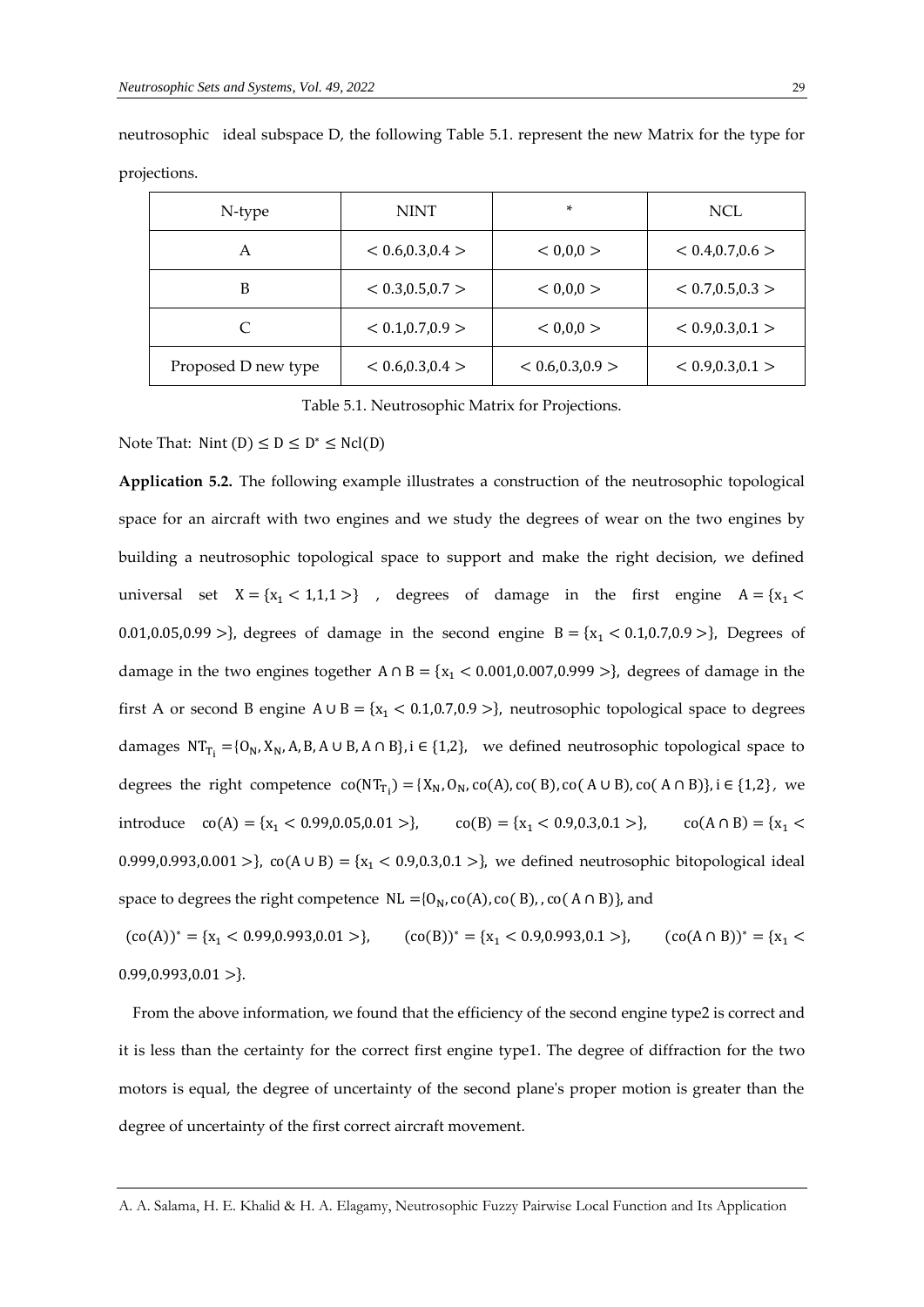Also, we found that the degree of certainty of the efficiency of the two flying engines together is very high, we find that the degree of uncertainty of the efficiency of the two engines together is very small. From the above, we conclude that the degree of efficiency of the aircraft while operating the two engines together is of a high degree of efficiency.

### **6. Conclusion**

There is no doubt that the neutrosophic fuzzy topology and bitopological spaces were unfathomable aspects, except the activity of some brilliant authors in publishing dozens of papers related to the structural of neutrosophic fuzzy bitopological spaces, neutrosophic fuzzy ideals, neutrosophic fuzzy local function, neutrosophic fuzzy pairwise local function. In this paper the authors suggested new theorems that give some general properties of the above mentioned concepts. Finally, some applied problems in neutrosophic fuzzy ideals function have been introduced.

## **References:**

[1] A.A. Salama and S.A. AL-Blowi , NEUTROSOPHIC SET and NEUTROSOPHIC TOPOLOGICAL SPACES, IOSR Journal of Math. ISSN:2278-5728.Vol.(3) ISSUE4 PP31-35(2012).

- [2] A. A. Salama, Florentin Smarandache, Valeri Kroumov: [Neutrosophic Crisp Sets & Neutrosophic Crisp Topological](http://fs.unm.edu/NSS/NeutrosophicCrispSets.pdf)  [Spaces, Neutrosophic Sets and Systems, vol. 2, 2014, pp. 25-30.](http://fs.unm.edu/NSS/NeutrosophicCrispSets.pdf)[doi.org/10.5281/zenodo.571502.](https://doi.org/10.5281/zenodo.571502)
- [3] [Anjan Mukherjee, Mithun Datta, Florentin Smarandache:](http://fs.unm.edu/NSS/IntervalValuedNeutrosophicSoftTopological.pdf) Interval Valued Neutrosophic Soft Topological Spaces, [Neutrosophic Sets and Systems, vol. 6, 2014, pp. 18-27.](http://fs.unm.edu/NSS/IntervalValuedNeutrosophicSoftTopological.pdf)
- [4] [A. A. Salama, I. M. Hanafy, Hewayda Elghawalby, M. S. Dabash:](http://fs.unm.edu/NSS/NeutrosophicCrispAlphaTopologicalSpaces.pdf) Neutrosophic Crisp α-Topological Spaces, [Neutrosophic Sets and Systems, vol. 12, 2016, pp. 92-96.](http://fs.unm.edu/NSS/NeutrosophicCrispAlphaTopologicalSpaces.pdf)
- [5] A. Salama: [Basic Structure of Some Classes of Neutrosophic Crisp Nearly Open Sets & Possible Application to GIS](http://fs.unm.edu/NSS/BasicStructureOfSomeClasses.pdf)  [Topology, Neutrosophic Sets and Systems, vol. 7, 2015, pp. 18-22.](http://fs.unm.edu/NSS/BasicStructureOfSomeClasses.pdf)
- [6] A. Salama, Florentin Smarandache, S. A. Alblowi: [New Neutrosophic Crisp Topological Concepts, Neutrosophic Sets](http://fs.unm.edu/NSS/NewNeutrosophicCrispTopological.pdf)  [and Systems, vol. 4, 2014, pp. 50-54.](http://fs.unm.edu/NSS/NewNeutrosophicCrispTopological.pdf)
- [7] A. A. Salama, F.Smarandache. (2015). Neutrosophic Crisp Set Theory, Educational. Education Publishing 1313 Chesapeake, Avenue, Columbus, Ohio 43212.

[8] A. A. Salama, Florentin Smarandache. (2014). Neutrosophic Ideal Theory: Neutrosophic Local Function, and Generated Neutrosophic Topology, Neutrosophic Theory and Its Applications, Vol. I: Collected Papers, pp 213-218.

[9] A. A. Salama. (2013). Neutrosophic Crisp Points & Neutrosophic Crisp Ideals, Neutrosophic Sets and Systems, Vol. 1, 50-53.

[10] A.A. Salama and S.A. Alblowi. (2012). Neutrosophic Set and Neutrosophic Topological Space, ISOR J. mathematics (IOSR-JM), 3 (4), 31-35.

A. A. Salama, H. E. Khalid & H. A. Elagamy, Neutrosophic Fuzzy Pairwise Local Function and Its Application